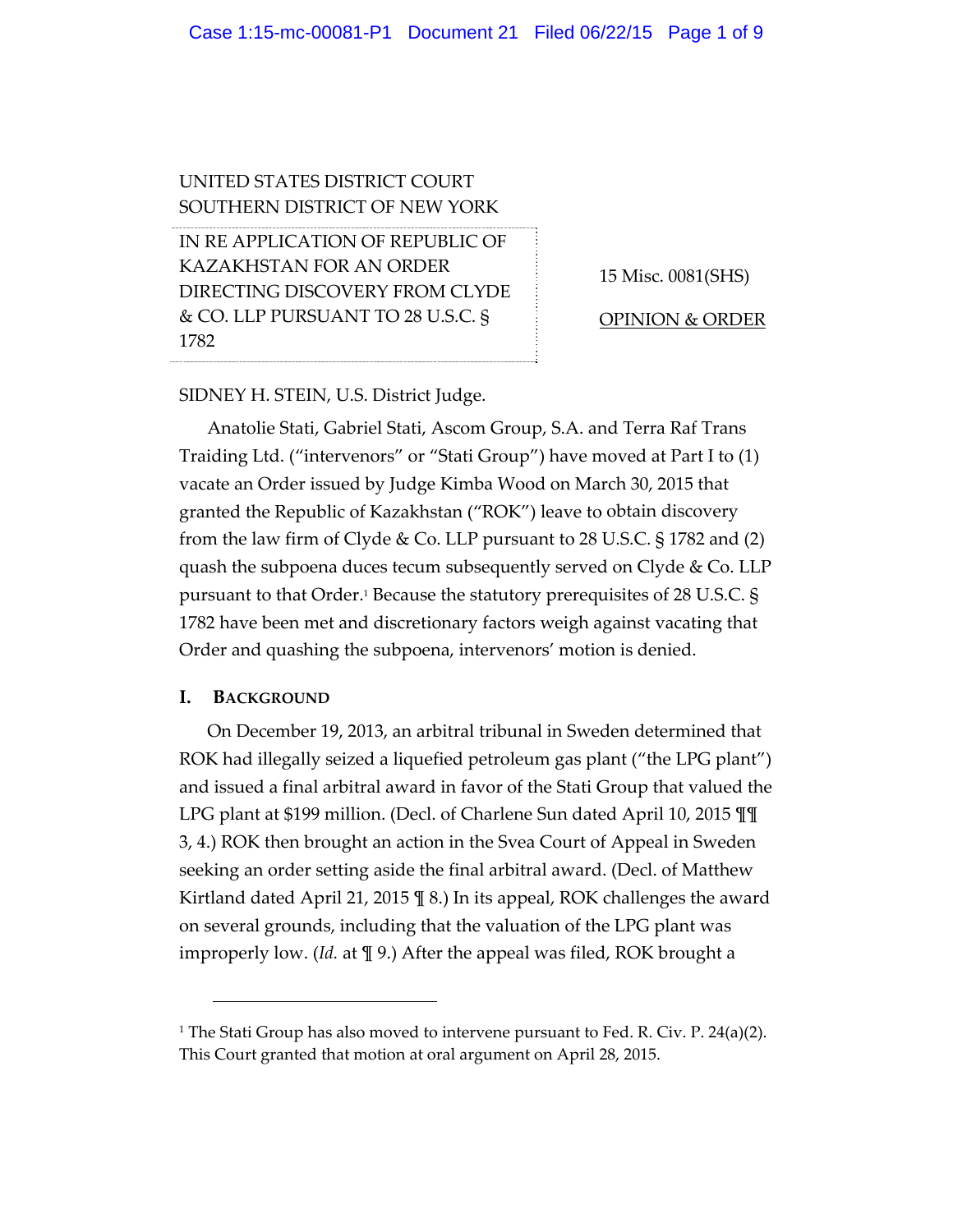petition pursuant to 28 U.S.C. § 1782 in the Southern District of New York. In that petition, ROK sought documents from Clyde & Co. LLP, counsel to Vitol/Vitol FSU B.V. and Arkham SA, which are parties in three other arbitration proceedings where the valuation of the same LPG plant was allegedly at issue. (Kirtland Decl. ¶¶ 11‐13, 17.) ROK asserts on information and belief that in those three arbitrations, the Stati Group had provided a lower estimate of the value of the plant than it did in the Swedish arbitration and that this information is relevant to ROK's appeal in Sweden. (*Id* ¶13; Decl. of Hans Bagner dated April 21, 2015 ¶13.) The Stati Group, intervening as of right in this proceeding, now moves to vacate Judge Wood's Order permitting discovery pursuant to 28 U.S.C. § 1782 and to quash the subpoena duces tecum served on Clyde & Co. LLP pursuant to that Order.

At the April 28, 2015 oral argument before this Court sitting in Part I, Clyde & Co. LLP stated that it did not oppose producing the requested documents.

### **II. DISCUSSION**

### **A. ROK's Petition Meets the Statutory Requirements of Section 1782**

28 U.S.C. § 1782 governs under what conditions U.S. courts may provide assistance to foreign and international tribunals and litigants before those tribunals. The statute "affords access to discovery of evidence in the United States for use in foreign proceedings." *In re Edelman,* 295 F.3d 171, 175 (2d Cir. 2002). 28 U.S.C. § 1782 provides, in pertinent part, that,

"[t]he district court of the district in which a person resides or is found may order him to… produce a document…for use in a proceeding in a foreign or international tribunal…The order may be made pursuant to a ... request made, by a foreign or international tribunal or upon the application of any interested person…To the extent that the order does not prescribe otherwise,… the document… [shall be] produced, in accordance with the Federal Rules of Civil Procedure."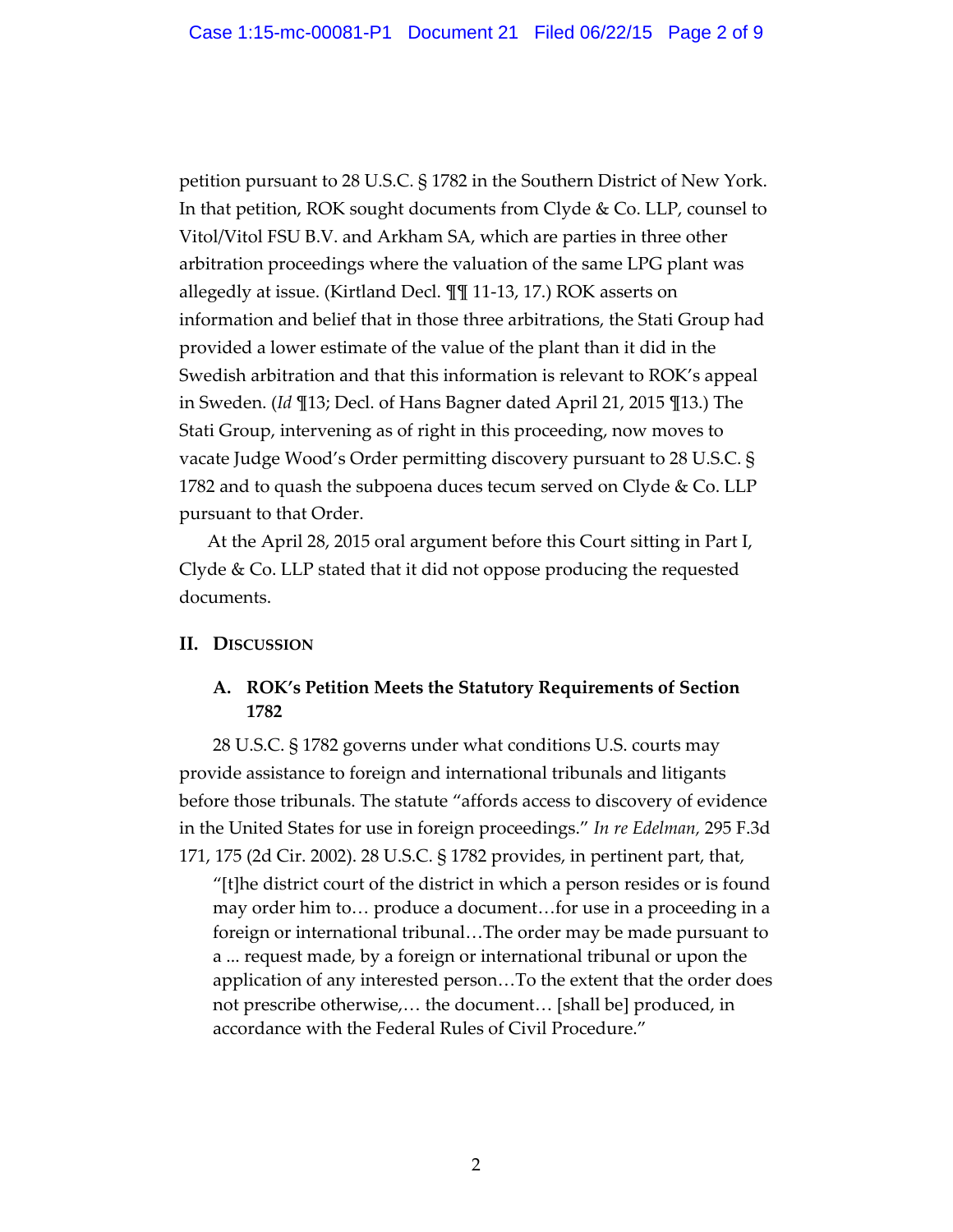The U.S. Court of Appeals for the Second Circuit has identified three requirements in section 1782 as follows,

 $''(1)$  that the person from whom discovery is sought reside (or be found) in the district of the district court to which the application is made, (2) that the discovery be for use in a proceeding before a foreign tribunal, and (3) that the application be made by a foreign or international tribunal or 'any interested person.' "

*Edelman,* 295 F.3d at 175–76 (citing *In re Esses,* 101 F.3d 873, 875 (2d Cir. 1996) (per curiam)).

Each of these requirements has been met here. The Stati Group urges that the first requirement—that the person from whom discovery is sought must be found in the Southern District of New York—has not been satisfied because ROK's petition seeks discovery from "Clyde & Co. LLP," which is an entity headquartered in London, England, and the subpoena was served on Clyde & Co. US LLP in New York, which is "a separate entity." (Mem. in Support of Motion to Vacate and Quash at 8, Dkt. No. 8.)

It is not disputed, however, that the two entities "operate as a single law firm" and all the New York‐based partners in Clyde & Co. US LLP are also partners in Clyde & Co. LLP. (*See* Letter from Clyde & Co. LLP dated April 9, 2015 ¶4, attached as Ex. 4 to Sun Decl.) Clyde & Co. LLP's partners' daily practice of law in this jurisdiction gives it the requisite "systematic and continuous" presence to be "found" here for purposes of section 1782. *See In re Godfrey*, 526 F. Supp. 2d 417, 422 (S.D.N.Y. 2007).

The Stati Group also contends that ROK's petition does not satisfy the third requirement —the application be made by an interested person because, it claims, a sovereign state is not an "interested person" pursuant to section 1782. Several courts have found that a sovereign is not a "person" who can be *ordered* to produce documents pursuant to section 1782, but those cases do not address whether a sovereign can use section 1782 to *obtain* discovery. *See e.g., Al Fayed v. Cent. Intelligence Agency*, 229 F.3d 272 (D.C. Cir. 2000); *Thai‐Lao Lignite (Thailand) Co., Ltd. v. Government of Lao People's Democratic Republic*, No. 11‐cv‐4363, 2012 WL 966042

3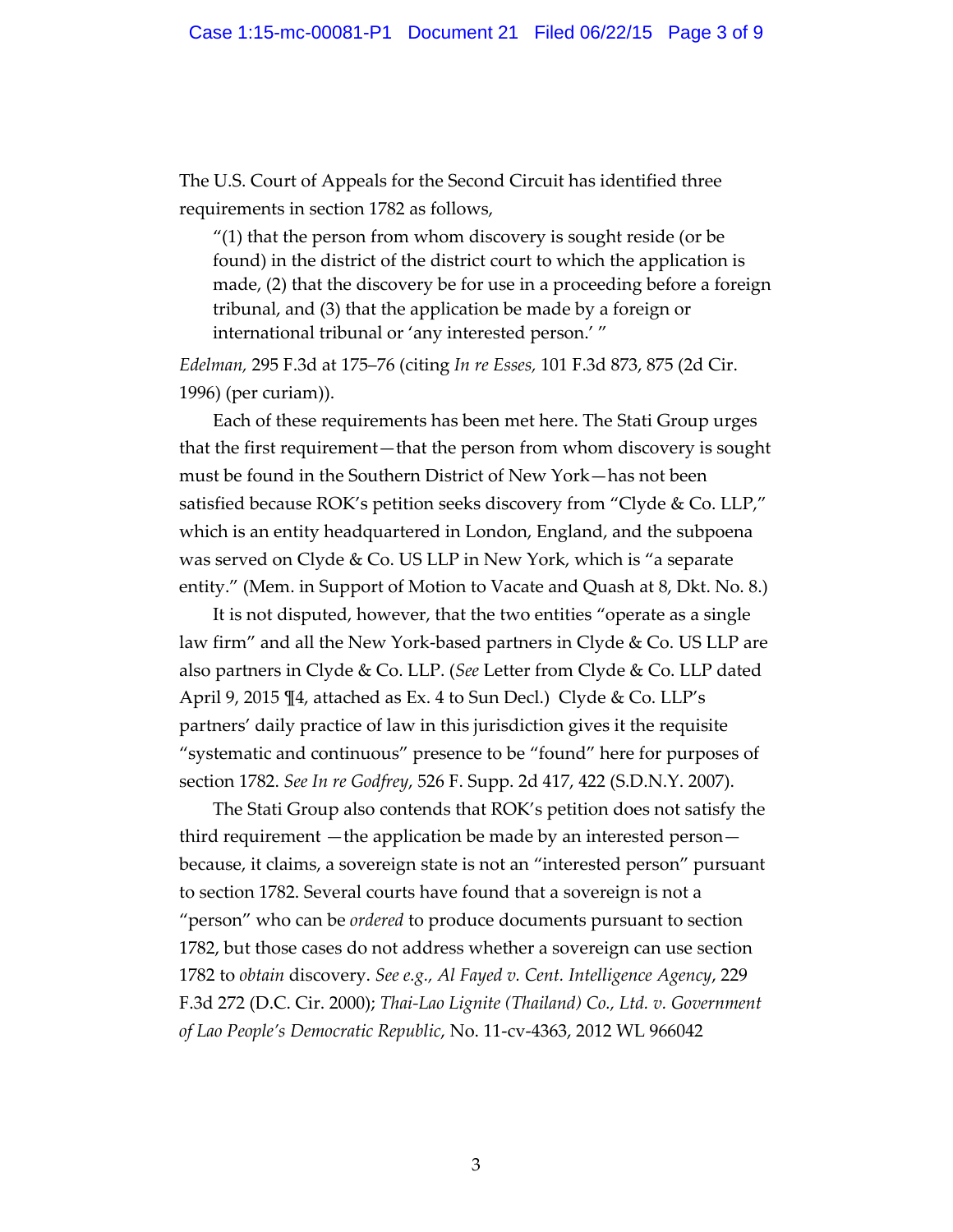(S.D.N.Y. Mar. 20, 2012); *McKevitt v. Mueller*, 689 F. Supp. 2d 661, 668 n.1 (S.D.N.Y. 2010). In fact, in *Al Fayed v. C.I.A*., 229 F.3d 272, 273 (D.C. Cir. 2000), the United States Court of Appeals for the D.C. Circuit emphasized this distinction. *See id.* ("interpreting the use of 'person' in § 1782 (as used to define those subject to discovery, *not* those seeking discovery) to exclude the sovereign") (emphasis in the original); *see also id.* at 274 (noting that "[n]o court has yet resolved whether the 'person[s]' *subject to subpoena* in § 1782 include the federal government") (alternation in original)(emphasis added).

There is a "longstanding interpretive presumption that 'person' does not include [a] sovereign." *Vermont Agency of Natural Res. v. United States ex rel. Stevens,* 529 U.S. 765, 780 (2000). However, the presumption is not a "hard and fast rule of exclusion." *Id.* at 781 (internal quotation marks omitted). "The purpose, the subject matter, the context, the legislative history, and the executive interpretation of the statute are aids to construction which may indicate an intent, by the use of the term [person], to bring state or nation within the scope of the law." *United States v. Cooper Corp.,* 312 U.S. 600, 605 (1941).

In *In re Ecuador*, No. C‐10‐80225 2010 WL 4973492 (N.D. Cal Dec. 1, 2010), the court expressly held that sovereign states *are* "interested person(s)" that can use section 1782 to obtain discovery. *Id.* at \*1, \*3. In arriving at this conclusion, Judge Edward Chen undertook a thorough discussion of the factors set forth in *Cooper*. He explained that section 1782's predecessor statutes explicitly permitted foreign states to request judicial assistance and that the 1964 amendment that added the "interested person" provision to section 1782 was intended to broaden rather than narrow "the scope of those who could seek judicial assistance." 2010 WL 4973492 at \*3 (citing 1964 U.S. Code Cong. & Admin. News at 3789). The court also noted that courts frequently construe the word "person" not to include a sovereign in order to avoid subjecting a sovereign to liability and implicating concerns of sovereign immunity, none of which are at issue here. 2010 WL 4973492 at \*4.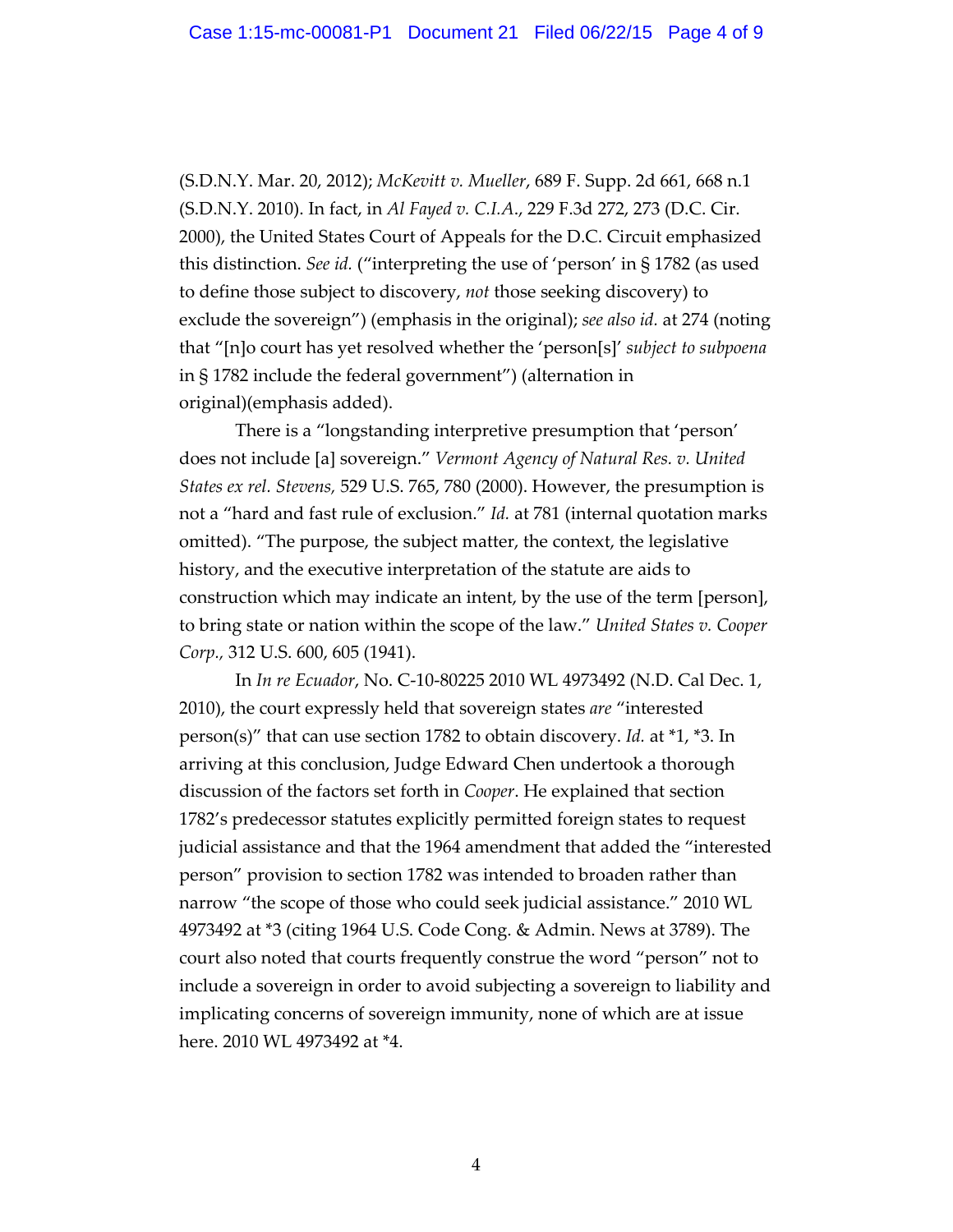Finally, Judge Chen found that the underlying policy of section 1782 supports allowing a sovereign to utilize the statute. One of the twin aims of the statute is to encourage reciprocity by foreign governments. *See Schmitz v. Bernstein Liebhard & Lifshitz, LLP,* 376 F.3d 79, 84 (2d Cir. 2004). To deny foreign governments the ability to utilize this statute "is hardly conducive to encouraging cooperation and reciprocal treatment of the United States in the international arena." 2010 WL 4973492 at \*6. Indeed, in the past, the Stati Group has on several occasions sought and obtained section 1782 subpoenas for financial information concerning ROK to be used in foreign proceedings. (*See* Kirtland Decl. ¶14). In this case, therefore, the desire to avoid "an asymmetrical result prejudicial to foreign governments" in order to encourage reciprocity by foreign governments when the proverbial ball is in a foreign court is particularly apt. 2010 WL 4973492 at \*6.

This Court therefore rejects the Stati Group's contention that a sovereign may not use section 1782 to seek discovery because it is not an "interested person."

The Stati Group concedes that the second requirement—that the discovery be for use in a foreign proceeding— is met. Thus, ROK's petition meets the three statutory requirements of section 1782.

# **B. The** *Intel* **Discretionary Factors Weigh Against Granting the Intervenors' Motion**

"Once the statutory requirements are met, a district court is free to grant discovery in its discretion." *Schmitz,* 376 F.3d at 83–84 (internal quotations and alterations omitted). "[D]istrict courts must exercise their discretion under § 1782 in light of the twin aims of the statute: providing efficient means of assistance to participants in international litigation in our federal courts and encouraging foreign countries by example to provide similar means of assistance to our courts," *Id.* at 84 (internal quotation marks omitted).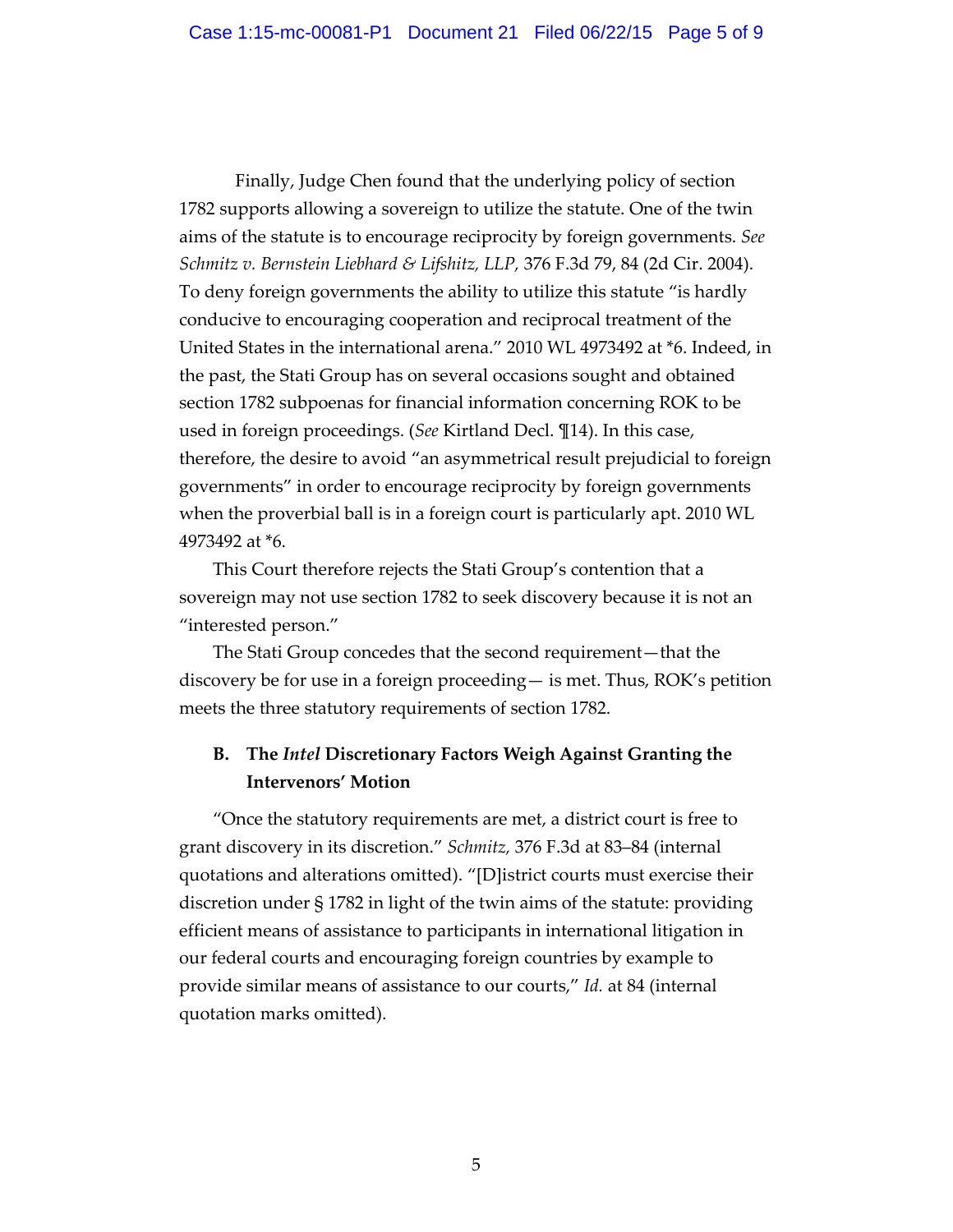The U.S. Supreme Court has provided guidance in the form of several factors that "bear consideration" in ruling on a section 1782 request. *See Intel Corp. v. Advanced Micro Devices, Inc.,* 542 U.S. 241, 264 (2004). These factors are: (1) whether "the person from whom discovery is sought is [not] a participant in the foreign proceeding," which militates in favor of granting the request; (2) "the nature of the foreign tribunal, the character of the proceedings underway abroad, and the receptivity of the foreign government or the court or agency abroad to U.S. federal‐court judicial assistance;" (3) "whether the § 1782(a) request conceals an attempt to circumvent foreign proof‐gathering restrictions or other policies of a foreign country or the United States;" and (4) whether the request is "unduly intrusive or burdensome." *Id.* at 264–65.

The first factor—"whether the person from whom discovery is sought is a participant in the foreign proceeding"—weighs in favor of ROK's petition and against granting the intervenors' motion. The discovery sought here from Clyde & Co. LLP concerns its clients, Vitol/Vitol FSU B.V. and Arkham SA. None of these entities are parties to the foreign action at issue.

The second factor—the nature of the tribunal, character of the proceedings underway abroad, and the receptivity of the foreign government to judicial assistance—and the third factor—whether the request is an attempt to circumvent foreign proof‐gathering restrictions also weigh in favor of the petition and against granting the intervenors' motion. The Stati Group contends that the requested documents are irrelevant to the Swedish proceedings because Swedish appellate review will be limited to procedural and jurisdictional review and will not evaluate the award's substantive correctness. (Mem. in Supp. of Mot. to Vacate and Quash at 11‐12). In response, ROK claims that these documents may reveal that the arbitral committee relied on falsified evidence and the award could be therefore invalidated as manifestly incompatible with Swedish public policy. (Mem. in Opposition to the Motion to Vacate and Quash at 17‐18). Both parties have submitted expert declarations in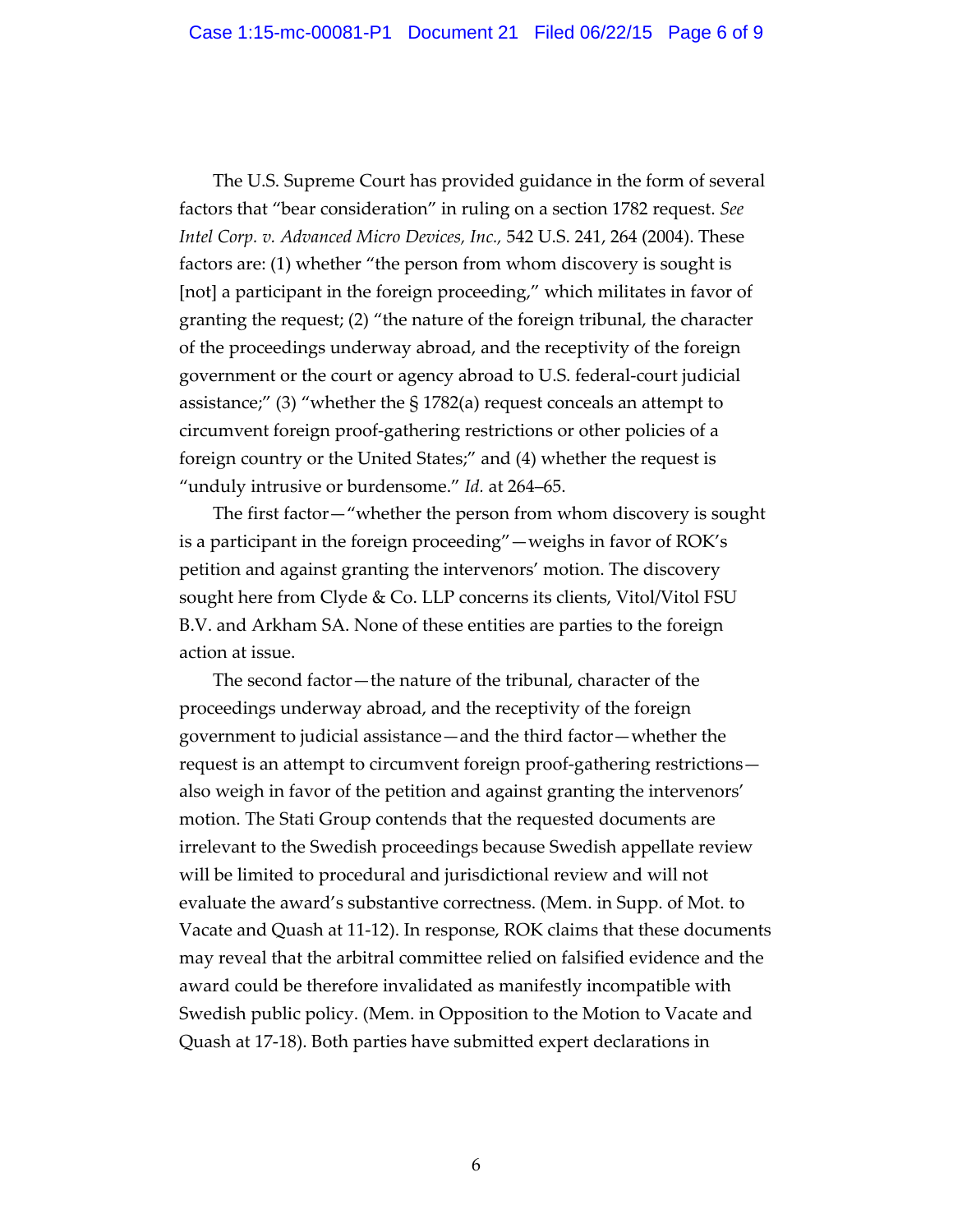support of their positions. (*See* Decl. of Bo Nilsson dated April 8, 2015; Bagner Decl.)

This Court need not ascertain which party has the correct view of Swedish law. The Second Circuit has discouraged district courts in the context of section 1782 from "try[ing] to glean the accepted practices and attitudes of other nations from what are likely to be conflicting and, perhaps, biased interpretations of foreign law." *Euromepa S.A. v. R. Esmerian, Inc.*, 51 F.3d 1095, 1099 (2d Cir. 1995). To require a district court to determine such issues would involve it in a "speculative foray[ ] into legal territories unfamiliar to federal judges." *Id*. This sort of foray "would result in an unduly expensive and time‐consuming fight about foreign law, undermining the twin aims of the statute." *In re Application for an Order Permitting Metallgesellschaft AG to take Discovery*, 121 F.3d 77, 80 (2d Cir. 1997)(internal citation and quotation marks omitted).

Relatedly, the Stati Group has argued that the documents sought are within the reach of the Swedish court because Ascom, one of the members of the Stati Group and a party to one of the three arbitrations from which ROK seeks documents, has access to "most" of the documents requested and is subject to Swedish jurisdiction. (*See* Nilsson Decl. ¶11.) ROK's failure to request these documents from the Swedish tribunal, according to the Stati Group, indicates that the Swedish tribunal would be unlikely to compel the production of these materials and demonstrates that ROK's discovery request is an attempt to circumvent foreign discovery restrictions.

There is no requirement that the party seeking discovery pursuant to section 1782 must first request discovery from the foreign tribunal. *See Application of Malev Hungarian Airlines*, 964 F.2d 97, 100 (2d Cir. 1992)(overturning the district court's denial of section 1782 discovery where the district court imposed a "quasi-exhaustion requirement"). Additionally, the Second Circuit has expressly rejected a "foreign discoverability requirement" when analyzing the *Intel* factors. *Euromepa, S.A. v. R. Esmerian, Inc.*, 154 F.3d 24, 28 (2d Cir. 1998)("[T]he district court

7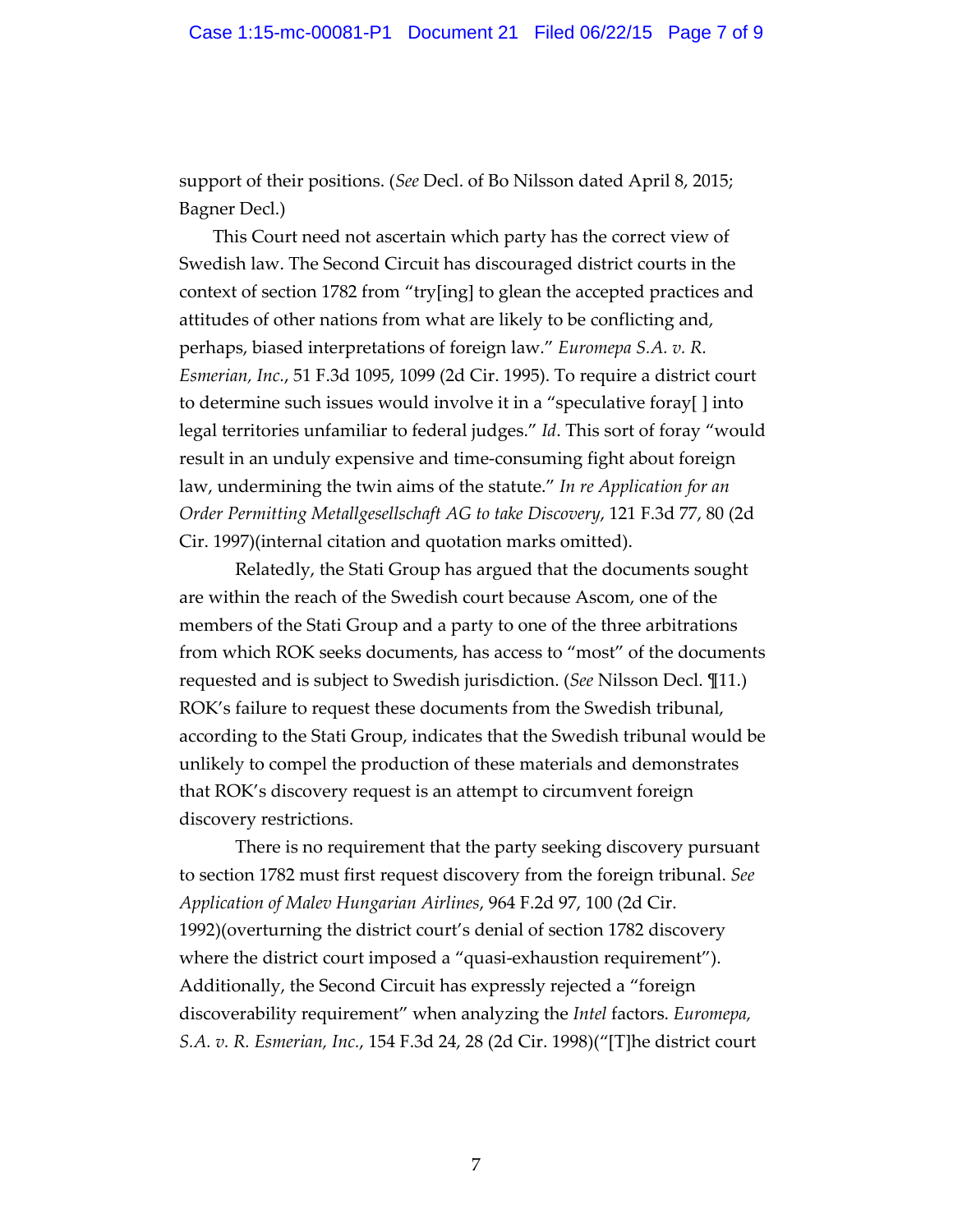need not satisfy itself that the discovery sought in the petition is of information that would be discoverable under the laws of the foreign jurisdiction in which the proceeding is pending.")

"A district courtʹs inquiry into the discoverability of requested materials should consider only *authoritative proof* that a foreign tribunal would reject evidence obtained with the aid of section 1782." *Euromepa,* 51 F.3d at 1099 (emphasis added)(stating also that "[w]e do not believe that an extensive examination of foreign law regarding the existence and extent of discovery in the forum country is desirable.") Authoritative proof is language in a forum country's "judicial, executive or legislative declarations" that "specifically address the use of evidence gathered under foreign procedures." *Id.* at 1100. No party here has presented such proof.

A receptivity inquiry here, similarly does not weigh in favor of granting the intervenors' motion. In *Schmitz v. Bernstein Liebhard & Lifshitz, LLP.*, 376 F.3d 79 (2d Cir. 2004), the Second Circuit found that this Court properly denied an application for section 1782 discovery where the German Ministry of Justice had asked it to deny the petition on the basis that granting discovery would jeopardize "the ongoing German criminal investigation" and "German sovereign rights." *Id.* at 82, 84. This Court found that granting discovery in the face of opposition from the foreign tribunal would undermine the spirit and purpose of the statute by discouraging foreign tribunals from "heeding similar sovereignty concerns posited by our governmental authorities to foreign courts." *See In re Schmitz,* 259 F.Supp.2d 294, 298 (S.D.N.Y. 2003), *aff'd* 376 F.3d at 79. No such concerns have been raised in this case.

The fourth and final factor—whether the request is overly intrusive or burdensome—is not at issue here since neither the Stati Group nor Clyde & Co. LLP have objected to the scope of ROK's requests. (*See* Kirtland Decl. ¶ 21).

Considering (1) the asymmetrical result prejudicial to a foreign government that would result were this Court to find that ROK is not an "interested person," (2) the possibility that the requested documents could

8